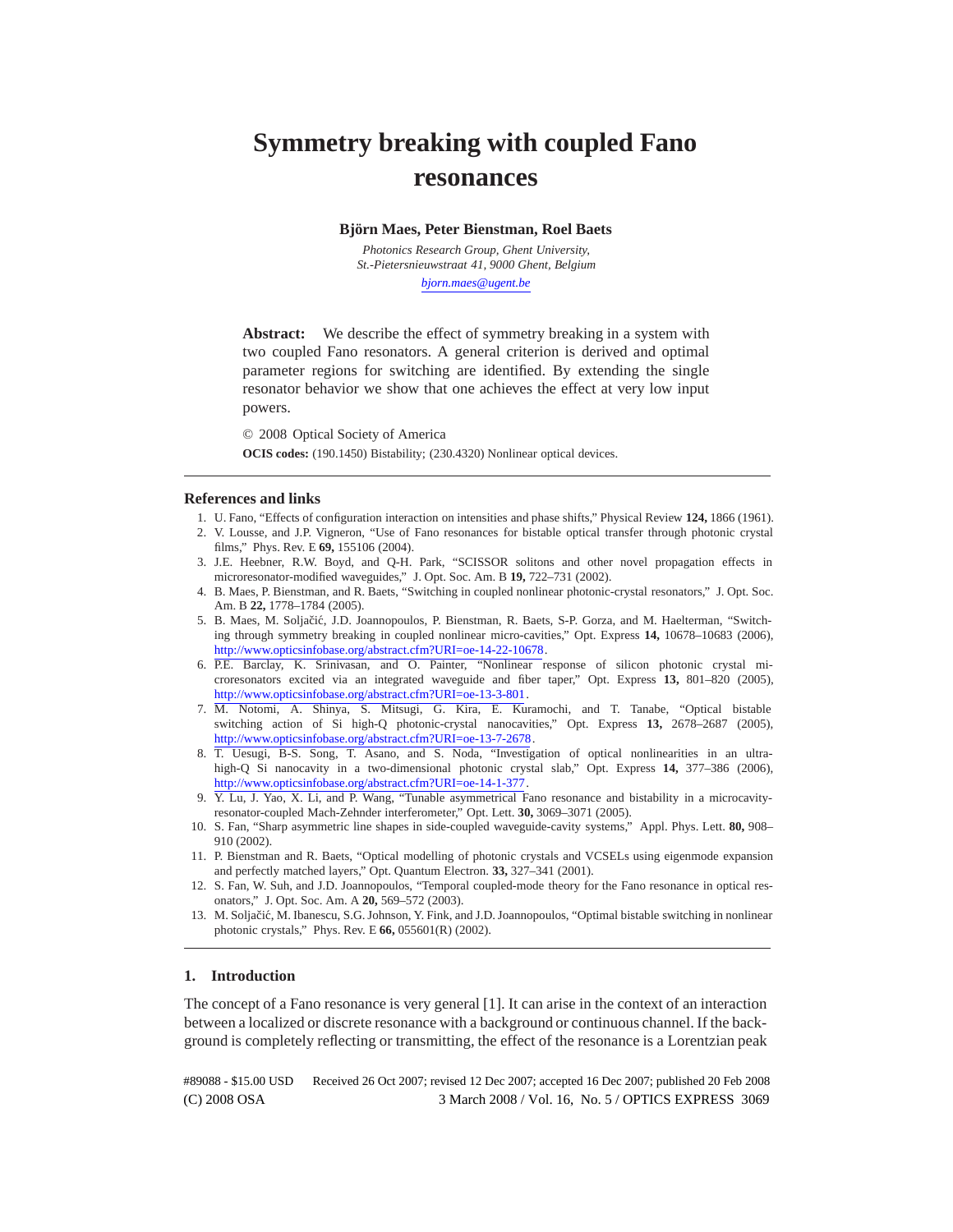

Fig. 1. (a) Schematic of the two-cavity device (bottom) and electric field plot of a device with three blocking rods per cavity (top). (b) Transmission *T* (black line) and reflection amplitude  $r = \sqrt{1 - T}$  (red line) versus number of blocking rods in the PhC waveguide at wavelength *a/*0*.*367.

or dip. If the background is partially reflecting, the more general transition with two extrema is obtained (see e.g. Fig. 2(b)).

In the optical domain, these resonances are commonplace, as beams in free-space or waveguides couple with cavities. The single peak Lorentzian case is most studied, both in the linear and nonlinear domain for filtering and switching purposes, respectively. It was realized that the more general resonances lead to different switching possibilities in one-cavity devices [2]. Coupling of multiple Lorentz-type cavities also proved to be a promising field for nonlinear functionality [3, 4].

Recently we proposed a switching device that employs a symmetry-breaking bifurcation [5]. This breaking occurs because of the feedback between two nonlinear cavities. In the linear regime the structure is left-right symmetric, see Fig. 1(a), and we excite the system with equal powers from both sides. Linearly this results in equal output powers to the left and to the right. At higher powers, however, an instability can appear, and the structure becomes asymmetric: one cavity will be more excited than the other, resulting in index differences through the Kerr effect, leading to feedback away from the symmetric solution. In such a structure the two *equal* input powers result in two *different* output powers, as the fields of both inputs interfere constructively on one side and destructively on the other.

Because of the symmetry of the linear system, there are always two equivalent asymmetric states: one where the left output power is larger than the right output power, and the mirrored state, where the right output is larger than the left output. By increasing or decreasing one of the inputs, it is possible to switch between these two states. Thus, this scheme provides the option of switching with positive pulses, which is not obvious in single-cavity devices. In addition, the dynamical interaction between two cavities can be tuned judiciously, so interesting regimes are available, as we show later.

In this paper we broaden the study of the symmetry-breaking device by considering the entire class of Fano resonances, instead of the single Lorentzian case. A general analytical criterion for the existence of the effect is derived. The generalization leads to additional optimization possibilities, and we show e.g. that low-power effects are feasible.

We mainly consider the context of photonic crystal (PhC) waveguides and cavities. These structures offer the possibility for highly compact, efficient devices. Single cavity switching has already been demonstrated experimentally [6, 7, 8]. The results are more general however,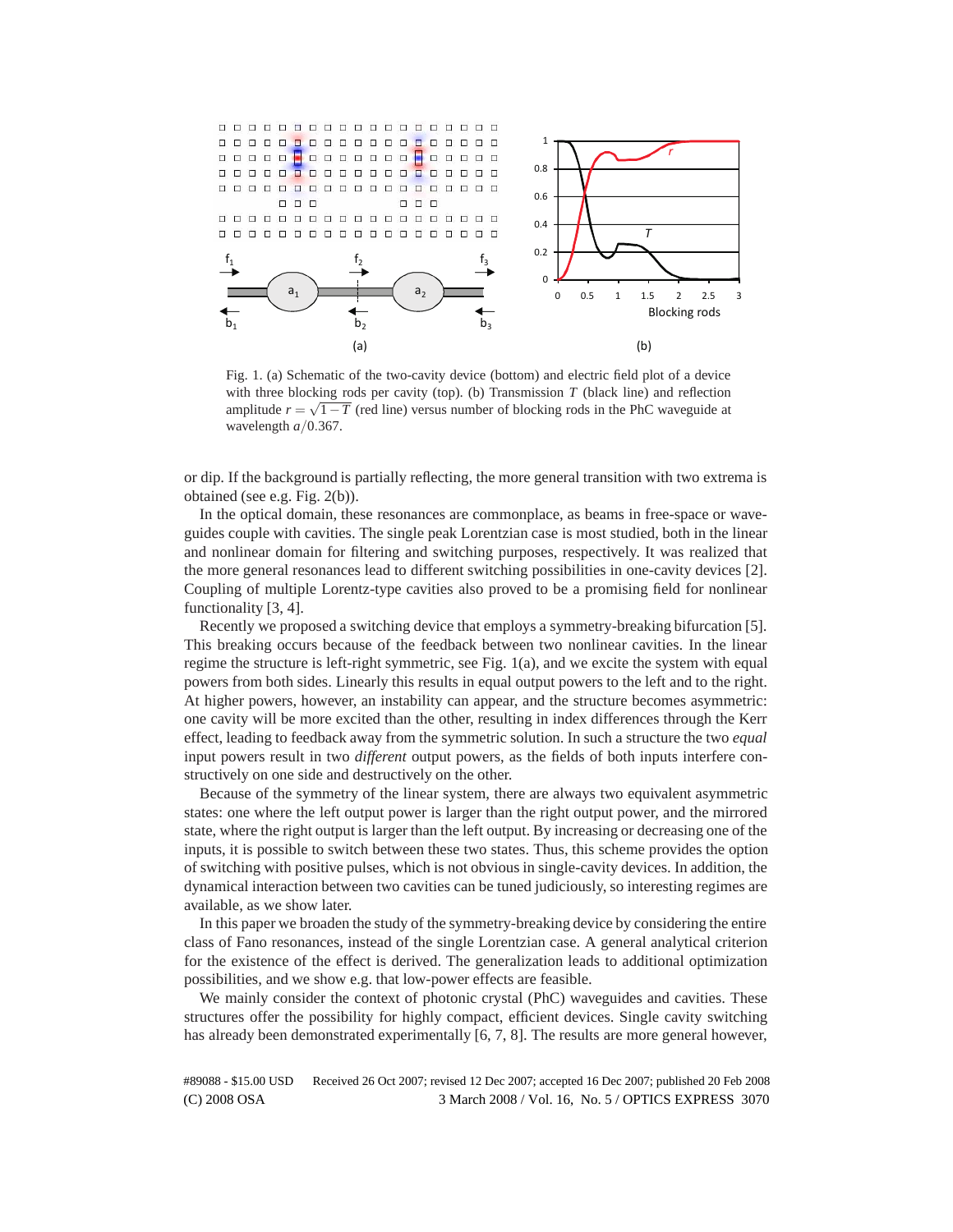

Fig. 2. Transmission *T* in three different cavity structures: (a) no blocking rods  $(T_{background} \approx 1)$ ; (b) one blocking rod with side 0.2*a* ( $T_{background} \approx 0.5$ ); (c) three blocking rods ( $T_{background} \approx 0$ ).

as the generic coupled-mode theory (CMT) is employed. Indeed, Fano resonances have also been demonstrated in other contexts such as ring resonators [9] and PhC films [2].

The paper is structured as follows. First we shortly review the characteristic Fano shapes in a PhC system. Then we use CMT to derive a general criterion for the existence of symmetry breaking solutions. In the next section the extra degree of freedom is employed to optimize some switching features.

# **2. Fano resonances**

A PhC system with a single-cavity coupled to a waveguide (one side of the field plot in Fig. 1(a)) can show the whole range of Fano resonances [10]. The shape of the transmission curve in this configuration is determined by the waveguide properties. This direct channel is adjustable by adding or removing rods in the waveguide. Fine-tuning is possible by changing rod radii. The result of such a modeling exercise is shown in Fig 1(b). This presents the transmission *T* through the waveguide, without the cavity, in function of the 'number' of blocking rods. If this number is between 0 and 1 we increase the radius of a single blocking rod. In contrast, between 1 and 3, we increase the radii of two rods adjacent to a rod which is already the same size as the lattice rods. The discontinuous connection follows from this approach. Clearly, the system is tunable between complete and zero transmission.

If a cavity is added next to the waveguide, the transmission has specific shapes around the resonance frequency. If the channel is obstructed by a number of rods, the waveguide transmission is almost zero. However, on resonance all light is coupled via the cavity to the output port, and a Lorentzian transmission spectrum is obtained, see Fig. 2(c). In contrast, if the channel is unobstructed the transmission is zero on resonance, so one gets a Lorentzian dip, see Fig. 2(a). In between, a range of background transmission between zero and one is possible. In that case the transmission shows two extrema, with a zero and complete transmission frequency next to each other, see Fig. 2(b).

The modeled two-dimensional PhC system is embedded in a square lattice with period *a* of square rods with side 0*.*4*a*. The rods have index 3.5 in an air background. The waveguide is formed by removing a row of rods. The cavity is created by a rectangular defect rod with dimensions  $a \times 0.48a$ . Calculations are performed with the mode expansion method [11].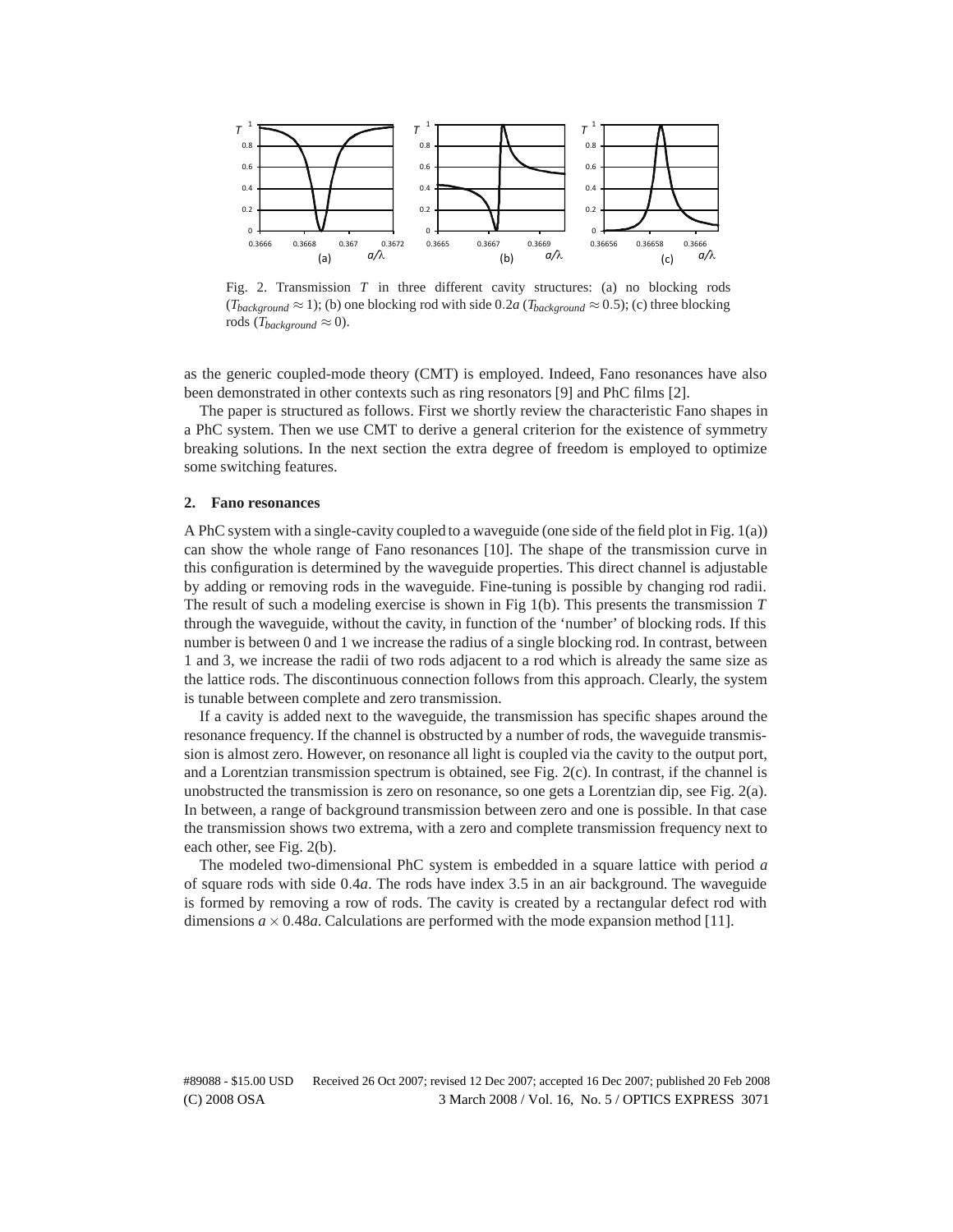# **3. General criterion**

The coupled-mode equations for this structure are [12, 4]:

$$
\frac{da_j}{dt} = \left[ i(\omega_0 + \delta \omega_j) - \frac{1}{\tau} \right] a_j + df_j + db_{j+1}, \tag{1}
$$

$$
\begin{bmatrix} b_j \\ f_{j+1} \end{bmatrix} = \exp(i\phi) \begin{bmatrix} r & it \\ it & r \end{bmatrix} \cdot \begin{bmatrix} f_j \\ b_{j+1} \end{bmatrix} + da_j \begin{bmatrix} 1 \\ 1 \end{bmatrix}, \tag{2}
$$

for  $j = 1, 2$ . The complex  $a_j$  are cavity mode amplitudes, so  $|a_j|^2$  is the energy in the mode. The  $f_j$  and  $b_j$  are waveguide mode amplitudes, thus  $|f_j|^2$  (resp.  $|b_j|^2$ ) represents the power flowing in the (single-mode) waveguide in the forward (resp. backward) direction, see Fig. 1(a). Both cavities have the same resonance frequency  $\omega_0$  and lifetime  $\tau$ . The nonlinear frequency shift is  $\delta \omega_j = -|a_j|^2 / (P_0 \tau^2)$ , with  $P_0$  the 'characteristic nonlinear power' of the cavities [13], which we discuss below. The coupling parameter in this system is  $d = i \exp(i(\phi + \beta)/2)/\sqrt{\tau}$ , where  $\beta = \tan(t/r)$ . The real constants  $\phi$ , *t* and *r* determine the direct channel properties. The reflection and transmission are coupled by  $r^2 + t^2 = 1$ .

The input power on the left side is  $P_{in}^L \equiv |f_1|^2$ , on the right side we have as input  $P_{in}^R \equiv |b_3|^2$ . In this paper the input powers are equal, so we note  $P_{in} \equiv P_{in}^L = P_{in}^R$ . The output powers are  $P_{out}^L \equiv |b_1|^2$  and  $P_{out}^R \equiv |f_3|^2$  on the left and right side, respectively. For symmetry-breaking states one has  $P_{out}^L \neq P_{out}^R$ .

The parameter  $\phi$  plays a central role in the dynamical behavior of the system, and thus in our analysis. It depends on the precise reflection and transmission effects because of the blocking rods (if any) next to the resonator. But, more importantly, it is fully controllable by adjusting the length of the waveguide in between the resonators. In PhC systems this length is adjusted by changing the number of periods. However, this is not limiting: The phase  $\phi$  is invariant with period  $2\pi$ , and the propagation factor  $k_z$  of PhC waveguides is not difficult to tune. If there are no blocking rods, we have  $\phi = -mk_7a - \pi/2$ , with *m* the number of periods in one half of the device.

The parameter  $P_0$  allows to evaluate the power levels for the operation of nonlinear devices. In [13] it is defined for a single cavity as  $P_0 = c/(\kappa Q^2 \omega_0 n_2)$ , with *c* the speed of light,  $Q =$  $\omega_0 \tau/2$  the quality factor, and  $n_2$  the nonlinear Kerr material coefficient.  $\kappa$  is a dimensionless nonlinear strength parameter, which is proportional to the overlap of the resonator mode with the nonlinear material region [13]. We normalize all our powers with respect to  $P_0$ . Indeed, this *P*<sup>0</sup> indicates the power level at which nonlinear effects appear in single cavity nonlinear devices. E.g. in a structure with a single cavity that is blocked  $(r=1)$ , one can show that the minimum input power for the standard bistability effect is  $\sqrt{3}P_0$  [13]. Further on we will obtain that significantly lower switching powers are achievable in the two-cavity devices.

In the following we obtain a criterion for this general system. It determines for which frequencies one expects asymmetric states. The analysis is an extension of the method in [5]. We work in the frequency domain so  $d/dt$  becomes *i* $\omega$ . Eliminating  $f_2$  and  $b_2$  we obtain:

$$
\left[i(\omega_0 - \omega + \delta \omega_1) - \frac{1}{\tau}\right]a_1 + \kappa d(c_1a_1 + a_2) = -(d + \kappa c_1c_2)f_1 - \kappa c_2b_3,
$$
\n(3)

$$
\left[i(\omega_0 - \omega + \delta \omega_2) - \frac{1}{\tau}\right]a_2 + \kappa d(c_1 a_2 + a_1) = -(d + \kappa c_1 c_2)b_3 - \kappa c_2 f_1,
$$
\n(4)

with  $c_1 = \text{rexp}(i\phi)$ ,  $c_2 = i\text{texp}(i\phi)$  and  $\kappa = d/(1-c_1^2)$ . We equate the left sides of Eqs. 3 and 4, as we assume equal input power and phase from both sides, so  $f_1 = b_3$ . We take the modulus squared, and after factoring we get:

$$
(A - B) [(A2 + AB + B2) + 2(\Delta + \Gamma_1)(A + B) + \Delta2 + 2\Delta\Gamma_1 + \Gamma_2] = 0,
$$
 (5)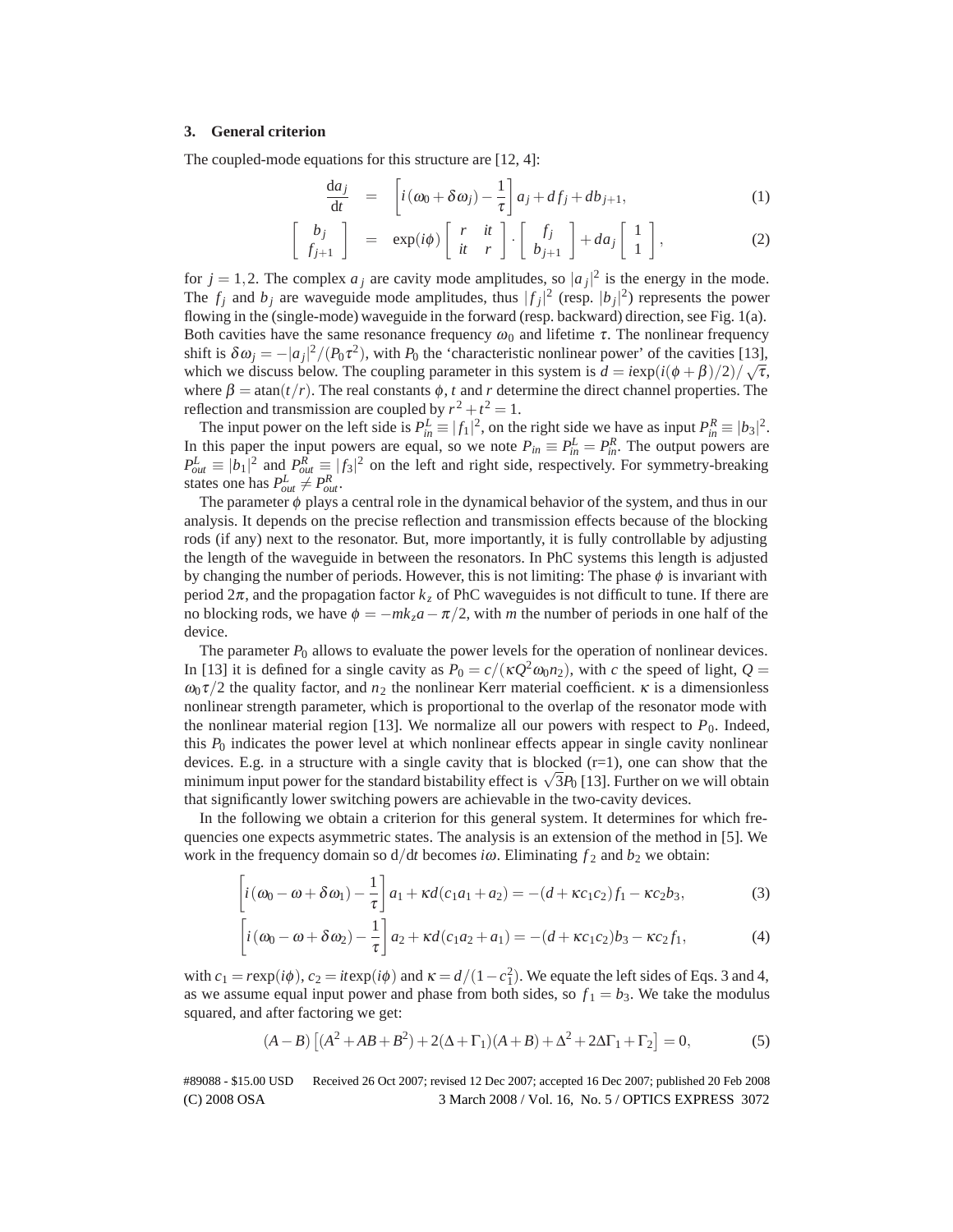

Fig. 3. (a) Critical detunings  $\Delta_+$  for  $r = 1$  (black lines),  $r = 0.8$  (blue lines) and  $r = 0$  (red lines), respectively. The largest value is  $\Delta_+$ , the smallest corresponds to  $\Delta_-$ . (b) Minimum input power  $P_{in}^{min}$  and corresponding  $P_{in}^{max}$  versus  $\phi$  for  $r = 1.0$  (black lines) and  $r = 0.8$ (red lines), respectively. For these results  $P_{in}^{min}$  was minimized. All powers in units of  $P_0$ .

with dimensionless cavity energies  $A = \alpha |a_1|^2$  and  $B = \alpha |a_2|^2$ , where  $\alpha = -1/(P_0 \tau)$ . In addition, the detuning is  $\Delta = \tau(\omega_0 - \omega)$  and

$$
\Gamma_1 = (rt + r\sin\phi + t\cos\phi)/(1 + 2r\cos\phi + r^2),\tag{6}
$$

$$
\Gamma_2 = (1 + 2t\sin\phi + t^2)/(1 + 2r\cos\phi + r^2). \tag{7}
$$

Starting with the discriminant from Eq. 5 one obtains the critical detunings

$$
\Delta_{\pm} = -\Gamma_1 \pm \sqrt{3(\Gamma_2 - \Gamma_1^2)}.
$$
\n(8)

For positive nonlinearity ( $\alpha$  < 0) one needs  $A$  < 0, which means that the asymmetric solution  $(A \neq B)$  exists if  $\Delta > \Delta_+$ . For negative nonlinearity one obtains that  $\Delta < \Delta_-$ . For  $r = 1$  Eq. 8 reduces to the previous criterion [5].

The critical detunings for different structures are shown in Fig. 3(a). It appears that the asymmetric solutions exist for all *r*-values, except for some phases where the critical detuning becomes infinite. However, the usefulness of the nonlinear switching curves depends on the application, the power levels etc. Therefore, in the next section an analysis is performed to identify practical parameter regions.

### **4. Optimization**

In this section we provide insight into optimal parameter choices. In addition we show how some features of the nonlinear switching behavior are correlated with the linear properties. We note that this system has many parameters with a profound influence on the characteristics. Furthermore, the figure of merit that one may define depends on the envisaged application.

In this paper our first focus is on the minimum input power  $P_{in}^{min}$  that is needed to observe symmetry breaking states. Above this power, the symmetric solution becomes unstable. Subsequently, we examine the maximum input power  $P_{in}^{max}$  at which point the nonlinear asymmetric 'eye' closes (see e.g. Fig.4(a), also discussed below). Above this input power, the symmetric solution is stable again. Thus, asymmetric states are observable in the range of input powers between  $P_{in}^{min}$  and  $P_{in}^{max}$ . If this  $P_{in}^{max}$  is too large, it will be difficult to switch by using positive pulses. On the other hand, if  $P_{in}^{max}$  is too close to  $P_{in}^{min}$  the range of symmetry breaking input powers is too narrow for comfortable switching.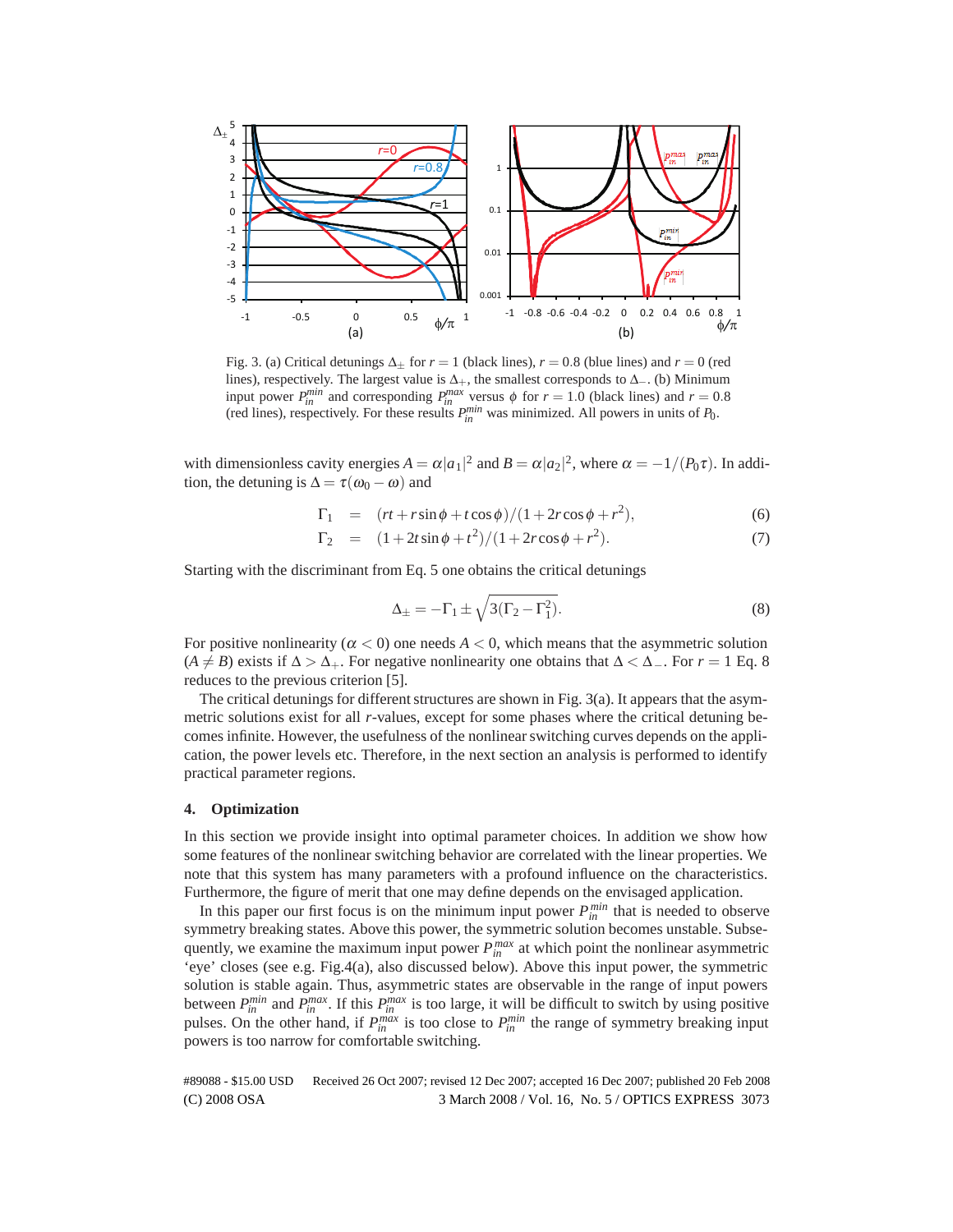

Fig. 4. (a) Asymmetric states for  $r = 1$ ,  $\phi = 0.5\pi$  with  $\Delta = 1.02$  (black dots) and  $\Delta = 0.62$ (red dots), respectively. The symmetric states are shown with a line. (b) Linear transmission *T* versus detuning  $\Delta$  with  $r = 1$  for  $\phi = 0.5\pi$  ( $\phi = 0.1\pi$ ) in black (red), respectively.

A next characteristic to examine is the contrast between the output powers in the asymmetric state. Ideally this contrast should be large over a wide range of input powers, which means that the output power to one side is much larger than the output power to the other side.

To examine  $P_{in}^{min}$  we perform a parameter sweep: For a fixed  $\phi$  and  $r$  value we iterate over a range of detunings  $\Delta$  (where, according to the criterion, symmetry breaking appears). Every  $\phi$ and  $r$  combination corresponds to one  $\Delta$  with the smallest input power for symmetry breaking *Pmin in* .

# *4.1. Perfect reflection*

First, we examine the perfect reflection case, or  $r = 1$ . Figure 3(b)(black lines) shows the sweep results in this case; it plots the minimum  $P_{in}^{min}$  versus  $\phi$ . It is evident that  $\phi = 0.5\pi$  is the most interesting point, as it has the lowest  $P_{in}^{min}$ . We also plot the corresponding  $P_{in}^{max}$  in Fig. 3(b). Remark that  $P_{in}^{min}$  is quite insensitive to the exact phase, whereas  $P_{in}^{max}$  shows a stronger variation.

For  $\phi$  in  $[-\pi, 0]$  we see that  $P_{in}^{min} \approx P_{in}^{max}$ , so that the range of asymmetry is too small. On the contrary, at  $\phi = 0.5\pi$  there is a comfortable order of magnitude difference between  $P_{in}^{min}$  and  $P_{in}^{max}$ . This operational point is therefore very advantageous. Two nonlinear switching curves for  $r = 1$  are shown in Fig. 4(a). These curves show  $P_{out}^L$  and  $P_{out}^R$  versus  $P_{in}$ . The straight line through the origin presents the symmetric solutions, where  $P_{out}^L = P_{out}^R$ . The curves formed by the dots are the asymmetric solutions, meaning  $P_{out}^L \neq P_{out}^R$ . Note the mirrored nonlinear solutions: if there is a state with  $P_{out}^L > P_{out}^R$ , there is an equivalent one with  $P_{out}^L < P_{out}^R$ . The linear solutions are unstable when the symmetric straight line lies inside the asymmetric eye, as linear stability analysis shows, indicating the experimental legitimacy of the asymmetric solutions. The nonlinear curves can have interesting shapes, see the black curve in Fig. 4(a). It was determined that the parts with different curvature around  $P_{in}/P_0 = 0.125$  are unstable, leading to four stable asymmetric states [5].

The system with the smallest  $P_{in}^{min}$  has  $\Delta = 1.02$  and is shown in black. If we decrease the detuning, we also find we can obtain flat, high-contrast output powers (Fig. 4(a)(red dots)). The latter devices provide useful contrast for digital logic applications. In addition, the necessary *Pmin in* is still adequate.

We find an indicative link with the linear transmission properties, in the case of a single input. Some transmission curves are shown in Fig. 4(b). We remark that we work in the case of  $r = 1$ ,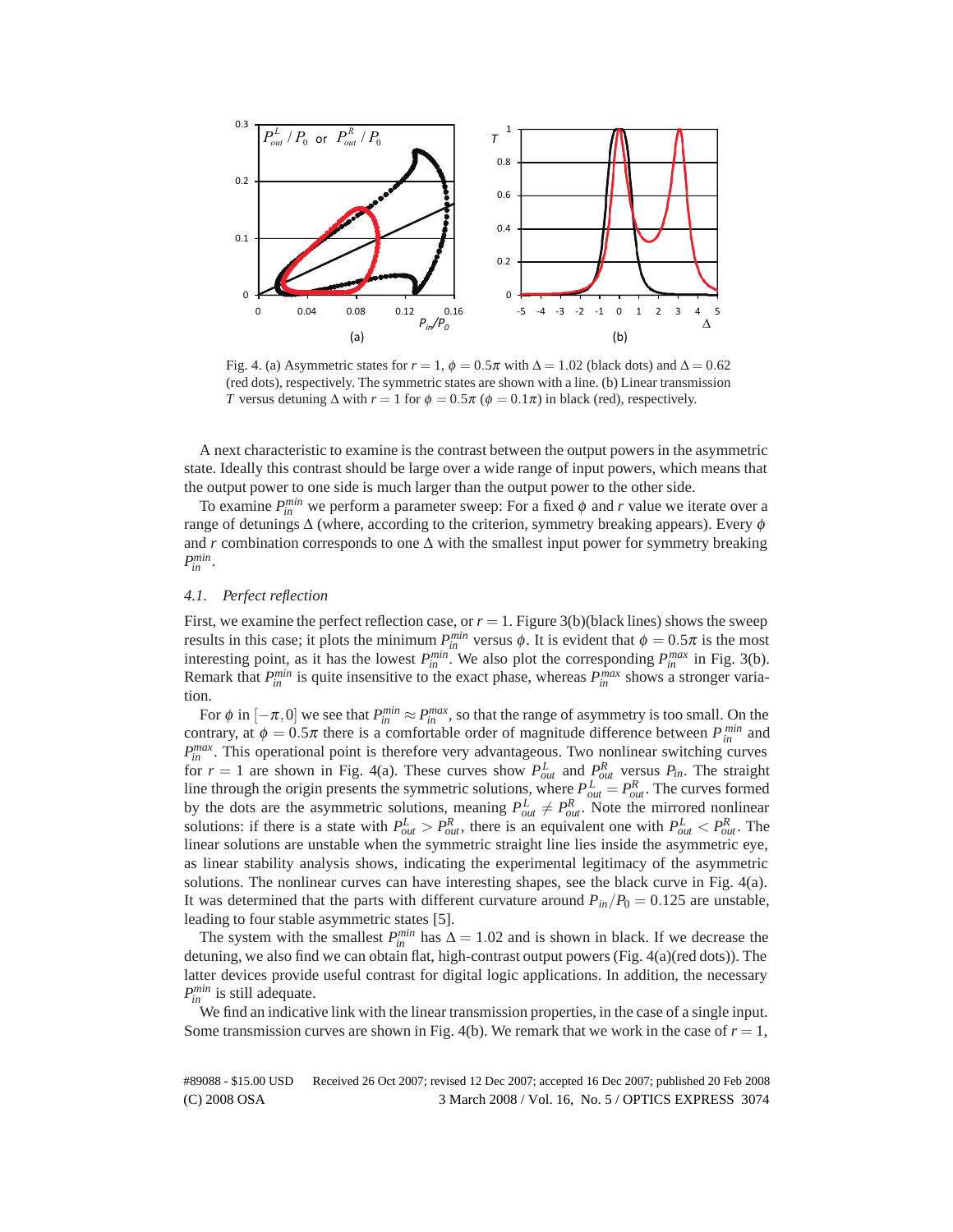

Fig. 5. Asymmetric states for (a)  $r = 0.8$ ,  $\phi = 0.6\pi$ ,  $\Delta = 1.25$  and (b)  $r = 0.8$ ,  $\phi = 0.23\pi$ ,  $\Delta = 2.1$ . The symmetric states are shown with a line. (c) Linear transmission *T* versus detuning  $\Delta$  with  $r = 0.8$  for  $\phi = 0.6\pi$  ( $\phi = 0.23\pi$ ) in black (red), respectively.

so the background (without cavities) is perfectly reflecting. However, in the presence of cavities the light can tunnel through the resonators and pass the barriers, which leads to frequencies with perfect transmission. Note that the transmission curves for  $\phi$  and  $\phi + \pi$  look the same. However, the phases of the underlying amplitudes are different. Therefore, the nonlinear dynamics of  $\phi$ and  $\phi + \pi$  are dissimilar, which is already clear from Fig. 3(b) by comparing the  $\phi$ -ranges  $[-\pi,0]$  and  $[0,\pi]$ . However, there are similar trends, see e.g. Fig. 3(b): both have extrema at  $\phi = -0.5\pi$  and  $\phi = 0.5\pi$ .

It is known that the linear transmission of such two-cavity systems shows two peaks whose relative positions depend on  $\phi$  [4], see Fig. 4(b). The values  $\phi = \pm 0.5\pi$  are special cases, because then the two peaks coalesce into one broader peak, see Fig. 4(b)(black curve). This broader peak has steeper sides, which is often advantageous for nonlinear effects, and thus here too for low power symmetry breaking. Indeed, from the definition of the characteristic power we note that  $P_0 \sim 1/Q^2$ . So, in the single cavity case, there is a direct link between steepness of the linear transmission curve  $(Q)$  and nonlinear switching power levels  $(P_0)$ . Although, we do not define  $Q$  and  $P_0$  for two-cavity devices, it is clear that a steep transmission curve correlates with a low switching power. An interpretation of this is that for nonlinear effects the linear curve shifts towards the operating frequency, and large slopes result in low powers to instigate this shift.

#### *4.2. Imperfect reflection*

Here we discuss the changes in the previous analysis if  $r \neq 1$ . Figure 3(b)(red lines) shows  $P_{in}^{min}$ and  $P_{in}^{max}$  for  $r = 0.8$ , which means that  $64\% (= r^2)$  of the power is reflected. This has to be compared with the curves for  $r = 1$  (black lines in Fig. 3(b)). In the range  $[-\pi, 0]$  we see again that  $P_{in}^{min}$  and  $P_{in}^{max}$  follow each other closely, which makes observation of asymmetry difficult.

We note that in  $[0.5\pi, \pi]$  the minimum input power  $P_{in}^{min}$  is larger for  $r = 0.8$  than for  $r = 1$ . In addition,  $P_{in}^{max}$  becomes smaller in this range. In the range  $[0.5\pi, 0.75\pi]$  it is common to see acceptable nonlinear switching curves, see Fig. 5(a).  $P_{in}^{min}$  is not as small as for  $r = 1$ , but  $P_{in}^{max}$  can be tuned favorably. The linear transmission curve for this situation, see Fig. 5(c)(black curve), shows that the peaks coalesce into one broader peak, similar to the previous total reflection case.

An important difference between the perfect and imperfect reflection cases is the appearance of  $\phi$  values with extremely low  $P_{in}^{min}$ . For  $r = 0.8$  this is the case around  $\phi = -0.8\pi$  and  $\phi =$ 0.2 $\pi$ . However, in [0,0.5 $\pi$ ] the value of  $P_{in}^{max}$  becomes high, so positive pulse switching is